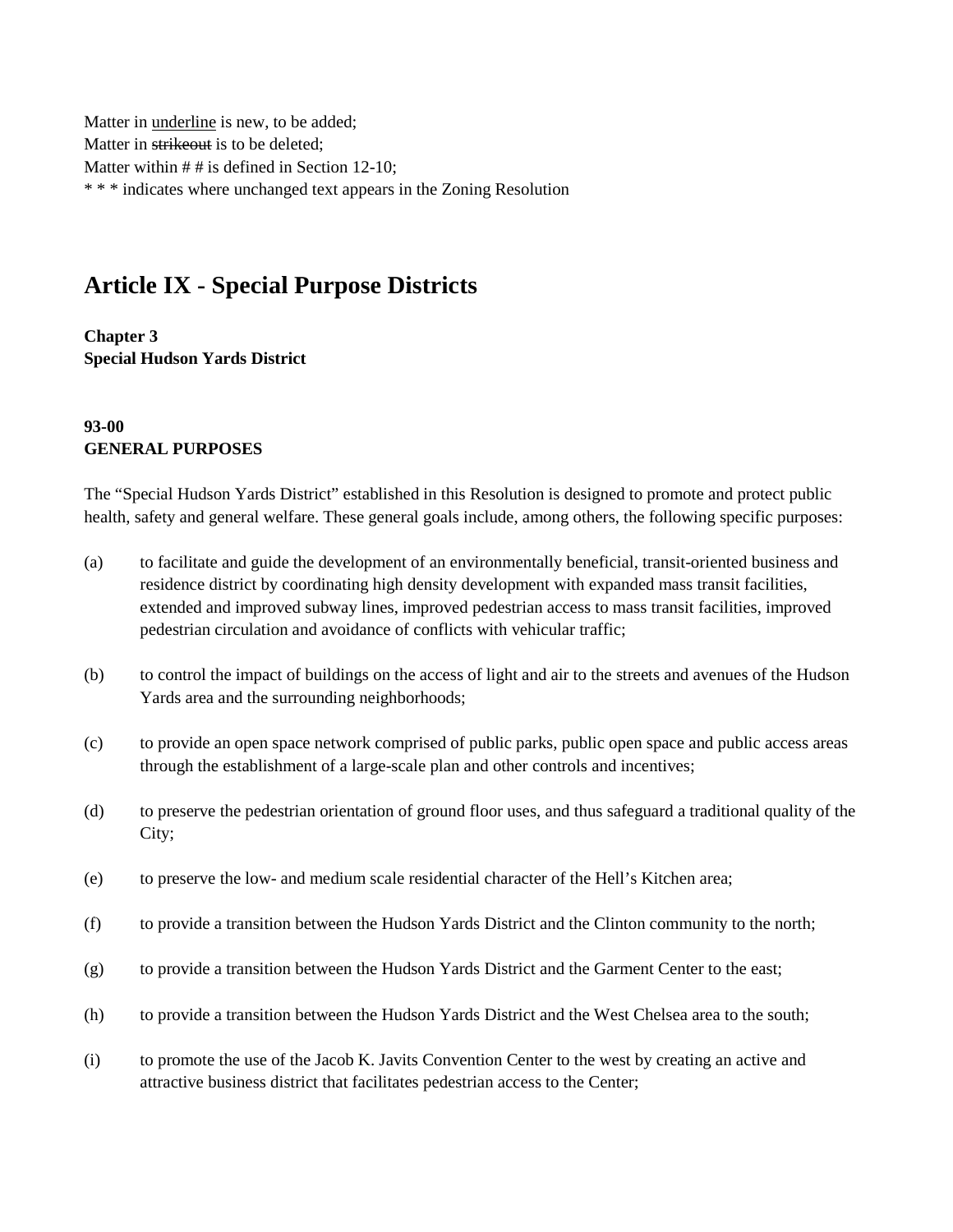- (j) to provide flexibility of architectural design within limits established to assure adequate access of light and air to the street, and thus to encourage more attractive and economic building forms;
- (k) to provide a transition between the Hudson Yards District and the Hudson River to the west;
- (l) to facilitate the restoration and reuse of the High Line elevated rail line as an accessible, public open space through special height and setback regulations;
- (m) to promote the most desirable use of land and building development in accordance with the District Plan for the Hudson Yards and thus conserve the value of land and buildings and thereby protect the City's tax revenues; and
- (n) to limit the amount of off-street parking based on regulations that address the anticipated needs of residents, workers and visitors to the Hudson Yards Area, consistent with the objective of creating an area with a transit- and pedestrian-oriented neighborhood character.

#### **93-05 Applicability of District Regulations**

\* \* \*

# **93-053 Applicability of Chapter 3 of Article VII, Chapter 3**

The following special permits by the Board of Standards and Appeals shall not be applicable:

- Section 73-16 (Public Transit, Railroad or Electric Utility Substations) shall not apply to electrical utility substations. In lieu thereof, such #uses# shall be allowed within the #Special Hudson Yards District# upon authorization of the City Planning Commission pursuant to Section 93-19 93-18 (Authorization for Electrical Utility Substations)
- Section 73-62 (Modification of Bulk Regulations for Residential Buildings)
- Section 73-63 (Enlargement of Non-Residential Buildings)
- Section 73-64 (Modifications for Community Facility Uses).

\* \* \*

**93-10 USE REGULATIONS**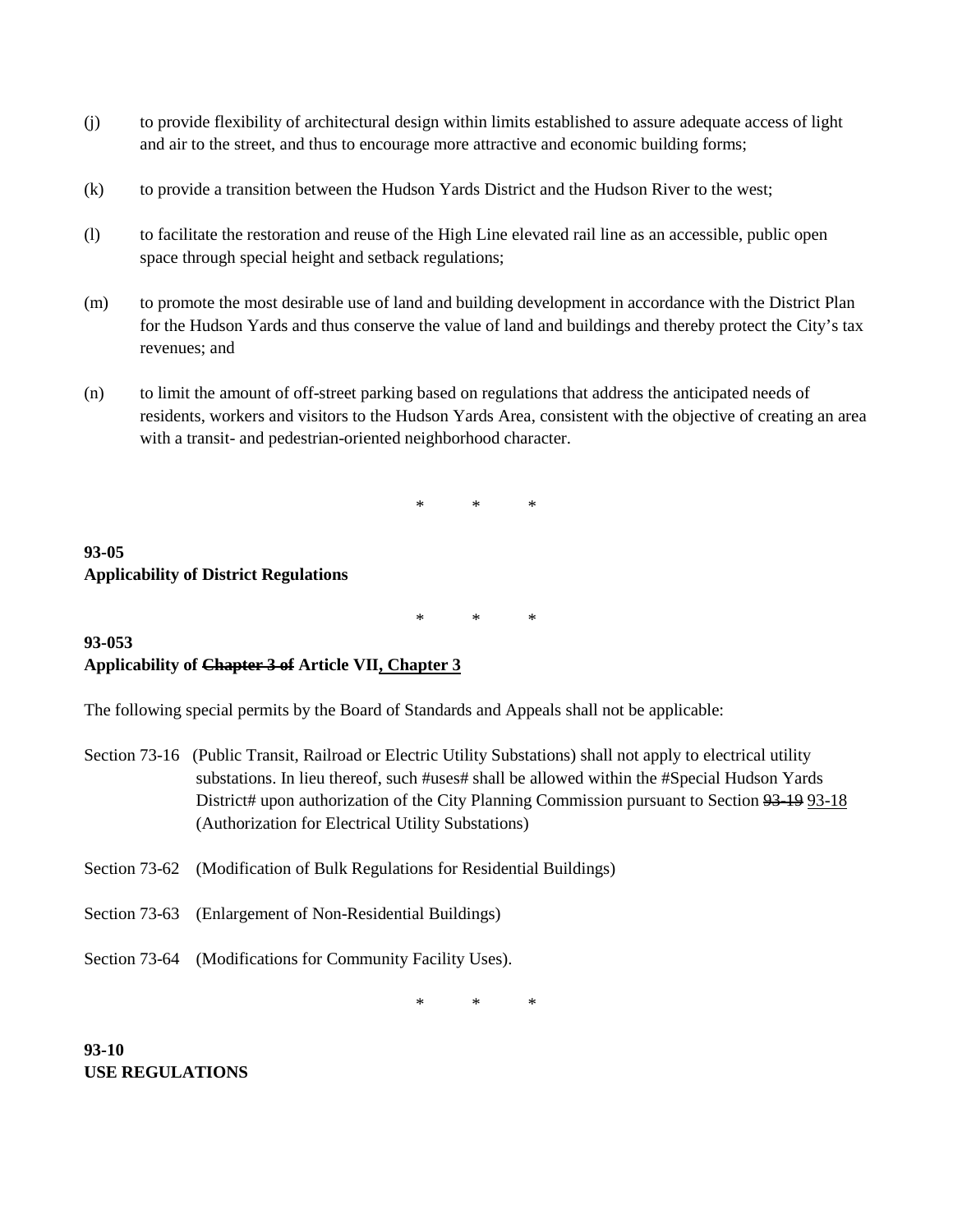#### **93-12 Special Residential Use Regulations**

\* \* \*

#### **93-123 Location of residential use within buildings**

The provisions of Section 32-422 (Location of floors occupied by commercial uses) are modified to permit #residential uses# on the same #story# as a #commercial use#, non-#residential use# provided no access exists between such #uses# at any level containing #dwelling units# and provided any #commercial uses# non-#residential uses# are not located directly over any #story# occupied in whole or in part by #dwelling units#. However, such #commercial uses# non-#residential uses# may be located over such a #story# occupied by #dwelling units# by authorization of the City Planning Commission upon a finding that sufficient separation of #residential uses# from #commercial uses# non-#residential uses# exists within the #building#.

\* \* \*

# **93-13 Special Office Use Regulations**

# **93-131 Certification for office use**

The provisions of this Section shall apply to all #developments# or #enlargements# in the #Hudson Yards Redevelopment Area#, with the exception of Subdistrict F.

- (a) No temporary certificate of occupancy from the Department of Buildings may be issued for any portion of a #development# or #enlargement# in the #Hudson Yards Redevelopment Area# that includes Use Group 6B offices #developed# or #enlarged# after January 19, 2005, until the Chairperson of the Department of City Planning certifies to the Commissioner of Buildings that:
	- (1) such #development# or #enlargement# does not utilize any #floor area# increases pursuant to Sections 23-90 (INCLUSIONARY HOUSING), 93-30 (SPECIAL FLOOR AREA REGULATIONS) 23-154 (Inclusionary Housing), inclusive, or 96-25 (Floor Area Bonus for New Legitimate Theater Use); or
	- (2) such #development# or #enlargement# utilizes #floor area# increases pursuant to Sections  $23-$ 9023-154, 93-30, inclusive, or 96-25, and will not result in a total amount of Use Group 6B office #floor area# #developed# or #enlarged# after January 19, 2005, within the #Hudson Yards Redevelopment Area# of over 20 million square feet.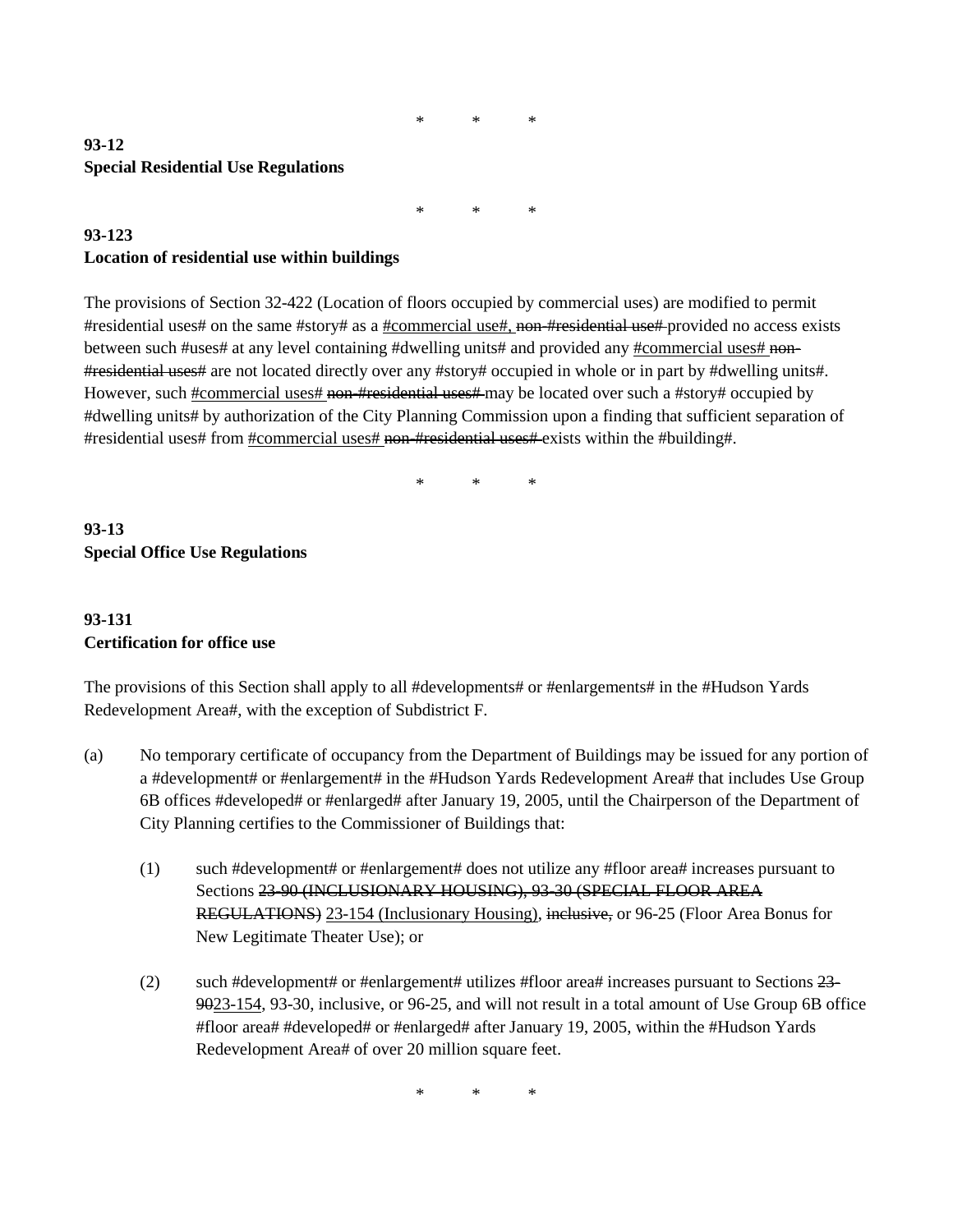- (b) Where the Chairperson of the Department of City Planning determines that the amount of office #floor area# in any #development# or #enlargement# will result in a total amount of Use Group 6B office #floor area developed# or #enlarged# after January 19, 2005, within the #Hudson Yards Redevelopment Area# of over 20 million square feet, no building permit from the Department of Buildings shall be issued for any #development# or #enlargement# that includes Use Group 6B offices constructed after January 19, 2005, until the Chairperson certifies to the Commissioner of Buildings that:
	- (1) such #development# or #enlargement# does not utilize any #floor area# increases pursuant to Sections 23-90 23-154, 93-30, inclusive, or 96-25; or
	- (2) such #development# or #enlargement# utilizes #floor area# increases pursuant to Sections  $23-90$ 23-154, 93-30, inclusive, or 96-25, and will not result in a total amount of Use Group 6B office #floor area# #developed# or #enlarged# after January 19, 2005, within the #Hudson Yards Redevelopment Area# of over 25 million square feet.

(c) Where the Chairperson of the Department of City Planning determines that the amount of office #floor area# in any #development# or #enlargement# will result in a total amount of Use Group 6B office #floor area developed# or #enlarged# after January 19, 2005, within the #Hudson Yards Redevelopment Area# of over 25 million square feet, and where such #development# or #enlargement# utilizes #floor area# increases pursuant to Sections 23-90-23-154, 93-30, inclusive, or 96-25, such #development# or #enlargement# shall be permitted only upon authorization of the City Planning Commission pursuant to Section 93-132.

\* \* \*

## **93-132 Authorization for office use**

The provisions of this Section shall apply to all #developments# or #enlargements# in the #Hudson Yards Redevelopment Area#, with the exception of Subdistrict F.

Where the amount of Use Group 6B office #floor area# in a #development# or #enlargement# will result in over 25 million square feet of such #use developed# or #enlarged# after January 19, 2005, within the #Hudson Yards Redevelopment Area#, and such #development# or #enlargement# utilizes increased #floor area# pursuant to Sections 23-90 (INCLUSIONARY HOUSING)-23-154 (Inclusionary Housing), 93-30 (SPECIAL FLOOR AREA REGULATIONS), inclusive, or 96-25 (Floor Area Bonus for New Legitimate Theater Use), such #development# or #enlargement# shall be permitted only upon authorization of the City Planning Commission that: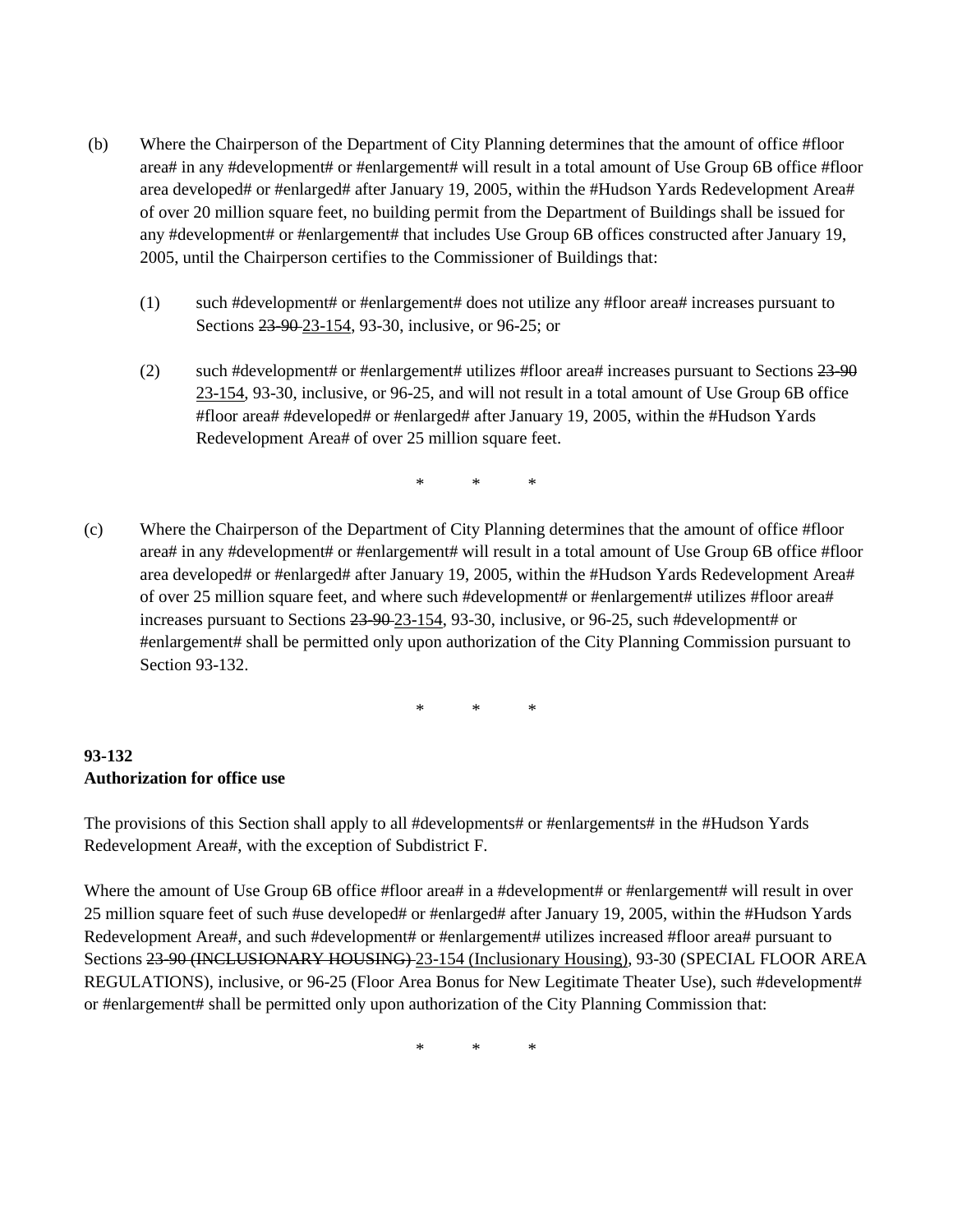# **93-14 Ground Floor Level Requirements**

The following provisions relating to retail continuity and transparency requirements shall apply to all subdistricts in the #Special Hudson Yards District#, except that the provisions of this Section shall not apply along the northern #street# frontage of West 35th through West 39th Streets within 100 feet of Eleventh Avenue, as shown on Map 2 (Mandatory Ground Floor Retail) in Appendix A of this Chapter. However, any #zoning lot# fronting on such #streets# and partially within 100 feet of Eleventh Avenue may, as an alternative, apply the provisions of this Section to the entire West 35th, West 36th, West 37th, West 38th or West 39th Street frontage of the #zoning  $l$ ot#.

(a) Retail continuity along designated streets in Subdistricts A, B, C, D and E

Map 2 in Appendix A of this Chapter specifies locations where the special ground floor #use# and transparency requirements of this Section apply. Such regulations shall apply along either 100 percent or 50 percent of the #building's street# frontage, as indicated on Map 2.

#Uses# within #stories# that have a floor level within five feet of #curb level#, and within 50 feet of the #street line# shall be limited to #commercial uses# permitted by the underlying district, but not including #uses# listed in Use Groups 6B, 6E, 7C, 7D, 8C, 8D, 9B, 10B, 11 or 12D. Such #uses# shall comply with the minimum depth provisions of Section 37-32 (Ground Floor Depth Requirements for Certain Uses). Where a sidewalk widening is required, such #uses# shall be within 50 feet of the sidewalk widening line.

A #building's street# frontage shall be allocated exclusively to such #uses#, except for lobby space, entryways, entrances to subway stations, other subway-related #uses# as described in Section 93-65 (Transit Facilities), or within the Eastern Rail Yard Subarea A1 where such retail continuity requirements are applicable to #building# walls facing certain public access areas, pursuant to Section 93-71, as follows:

\* \* \*

(4) a combination of retail #uses# and public access areas so as to satisfy the 50 foot such depth requirement for retail continuity.

In no event shall the The length of #street# frontage (exclusive of any portion of such #street# frontage allocated to entrances to subway stations and other subway-related #uses#) occupied by lobby space or entryways shall comply with the applicable provisions for Type 2 lobbies in Section 37-33 (Maximum Width of Certain Uses), except that exceed, in total, 40 feet or 25 percent of the #building's# total #street# frontage, whichever is less, except that the width of a lobby need not be less than 20 feet; and within the Eastern Rail Yard Subarea A1, the width of a lobby located on a #building# wall facing the eastern boundary of the outdoor plaza may occupy 120 feet or 25 percent of such #building# wall, whichever is less.

(b) Retail continuity along designated streets in Subdistrict F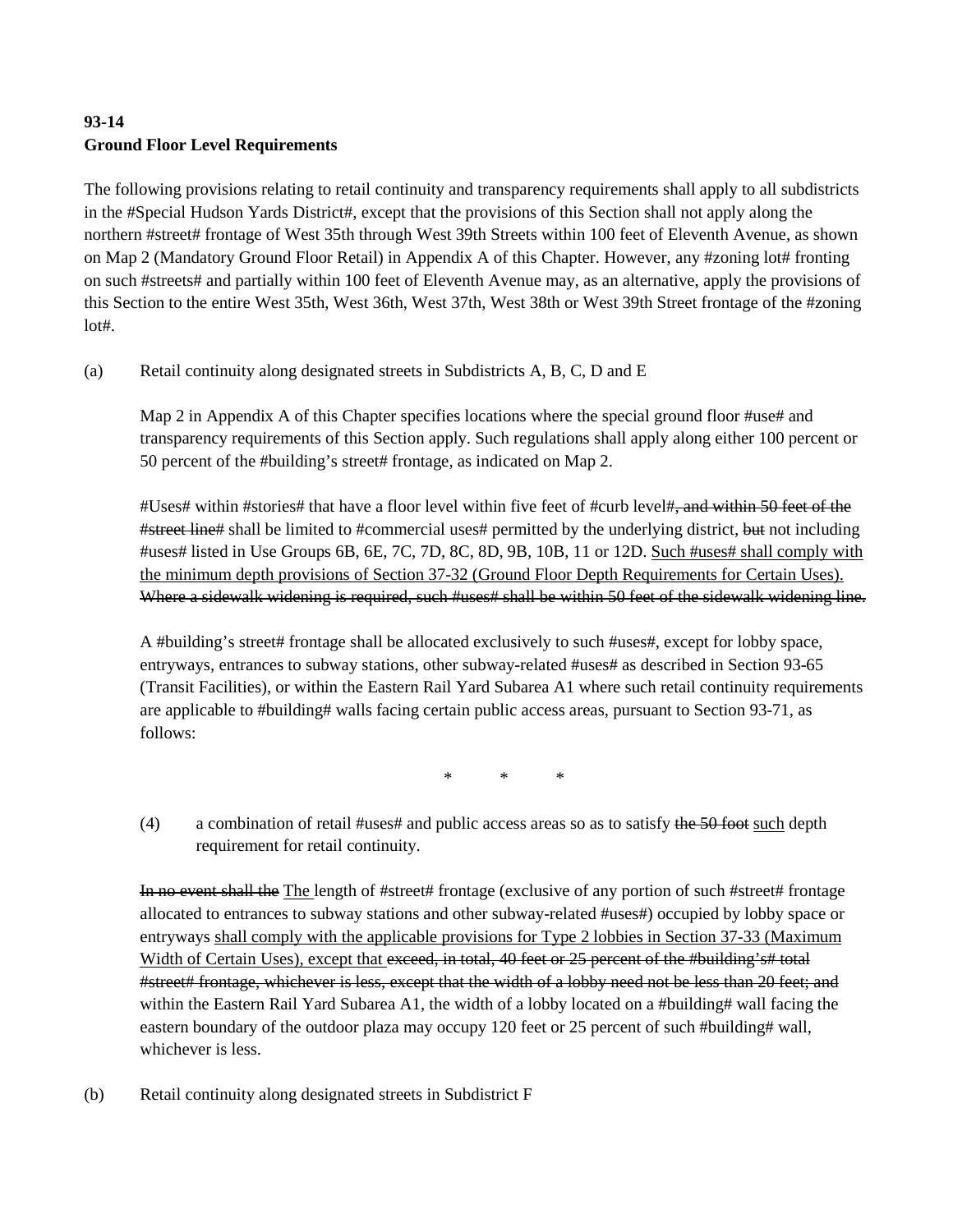Map 4 (Subdistrict F: Mandatory Ground Floor Requirements) in Appendix B specifies locations where the special ground floor #use# and transparency requirements of this Section apply. Such regulations shall apply along either 100 percent or 70 percent of the #building's street# frontage, as indicated for each location on Map 4.

\* \* \*

The remaining portion of the #street wall# may be occupied by #uses# listed in this Section, or by lobby space, mechanical space or entrances to #accessory# parking garages, provided that:

- (i) the maximum width of a single lobby frontage shall comply with the provisions for Type 2 lobbies set forth in Section 37-33. be 40 feet, or 25 percent of the #street wall#, whichever is less. A maximum of two such lobbies shall be permitted along a single #street wall# frontage, provided that the minimum distance between such lobbies shall not be less than 120 feet; and
- (ii) the maximum width of a #street wall# occupied by an entrance to #accessory# parking spaces shall not exceed 35 feet.
- (c) Transparency requirements along designated streets in Subdistricts A, B, C, D, E and F

For any #development# or ground floor #enlargement# fronting on #streets# designated on Map 2 in Appendix A of this Chapter, glazing shall be provided in accordance with the provisions set forth in paragraph (c) of this Section.

Each ground floor level #street wall# of a #commercial# or #community facility use#, as set forth in this Section, shall be glazed in accordance with Section 37-34 (Minimum Transparency Requirements) with materials which may include #show windows#, glazed transoms or glazed portions of doors. Such glazing shall occupy at least 70 percent of the area of each such ground floor level #street wall#, measured to a height of 10 feet above the level of the adjoining sidewalk, or public access area, whichever is higher. Not less than 50 percent of the area of each such ground floor level #street wall# shall be glazed with transparent materials and up to 20 percent of such area may be glazed with translucent materials.

\* \* \*

#### **93-15 Security Gates**

All security gates installed after January 19, 2005, that are swung, drawn or lowered to secure #commercial# or #community facility# premises shall, when closed, permit visibility of at least 75 percent of the area covered by such gate when viewed from the #street#, except that this provision shall not apply to entrances or exits to parking garages.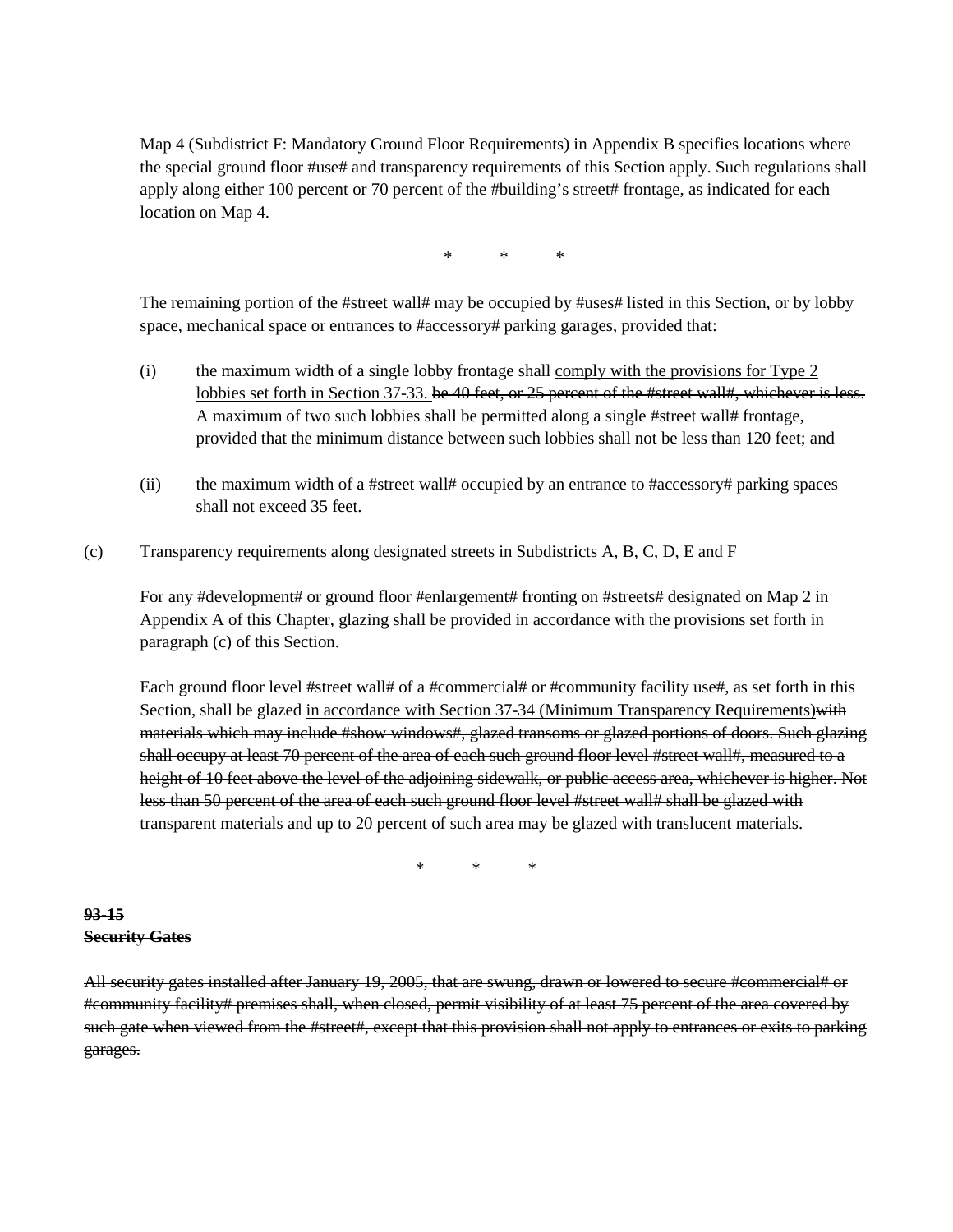**93-16 93-15 Public Parking Facilities**

\* \* \*

\* \* \*

**93-17 93-16 Modification of Sign Regulations** 

(a) Subdistricts A, B, C, D and E

Within Subdistricts A, B, C, D and E, the underlying #sign# regulations shall apply, except that #flashing signs# shall not be allowed within 100 feet of Hudson Boulevard, its northerly prolongation to West 39th Street and its southerly prolongation to West 33rd Street. Within the Pennsylvania Station Subarea B4, the provisions of Section 93-171 93-161 (Special permit for signs within the Pennsylvania Station Subarea) shall apply. The following modifications to the underlying #sign# regulations shall apply in the Eastern Rail Yard Subarea A1:

\* \* \*

(3) Along the #ERY High Line#, the #sign# regulations as set forth in Section 93-17 93-16, paragraph  $(b)(1)$ , shall apply. In addition, no #flashing signs# above the level of the #High Line bed# shall be located within 150 feet of and facing the #ERY High Line#.

\* \* \*

**93-171 93-161 Special permit for signs within the Pennsylvania Station Subarea**

\* \* \*

**93-18 93-17 Non-Conforming Uses in Large-Scale Plan Subdistrict A**

\* \* \*

**93-19 93-18 Authorization for Electrical Utility Substations**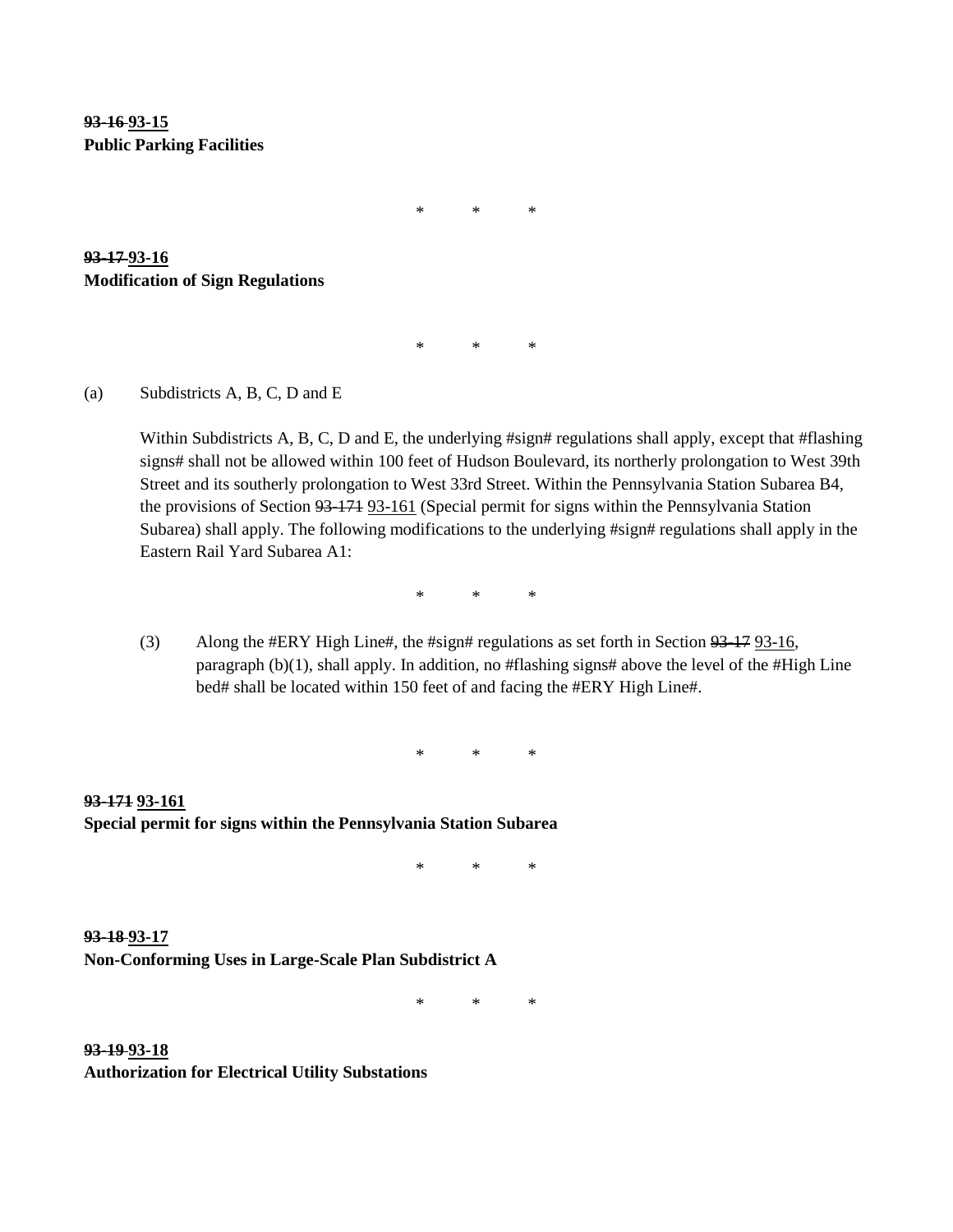#### **93-20 FLOOR AREA REGULATIONS**

\* \* \*

**93-222 Maximum floor area ratio in the 34th Street Corridor Subdistrict C**

\* \* \*

The #floor area ratio# of any #building# containing #residences# may be increased from 6.5, pursuant to Sections 93-31 (District Improvement Fund Bonus) and 23-90 (INCLUSIONARY HOUSING)-23-154 (Inclusionary Housing), as modified by Section 93-23 (Modifications of Inclusionary Housing Program), as follows:

(a) the #residential floor area ratio# may be increased from 6.5 to a maximum of 12.0 only if for every five square feet of #floor area# increase, pursuant to Section 93-31, there is a #floor area# increase of six square feet, pursuant to Section 23-90-23-154, as modified by Section 93-23; and

\* \* \*

### **93-223 Maximum floor area ratio in Hell's Kitchen Subdistrict D**

(a) Subareas D1 and D2

\* \* \*

The #floor area ratio# of any #building# containing #residences# may be increased from 6.5 pursuant to Section 93-31 (District Improvement Fund Bonus) or through the transfer of #floor area# from the #Phase 2 Hudson Boulevard and Park# as set forth in Section 93-32, and pursuant to Section 23-90 (INCLUSIONARY HOUSING) 23-154 (Inclusionary Housing), as modified by Section 93-23, as follows:

(1) The #residential floor area ratio# may be increased from 6.5 to a maximum of 12.0 only if for every five square feet of #floor area# increase pursuant to Sections 93-31 or 93-32 there is a #floor area# increase of six square feet, pursuant to Section 23-90 23-154, as modified by Section 93-23.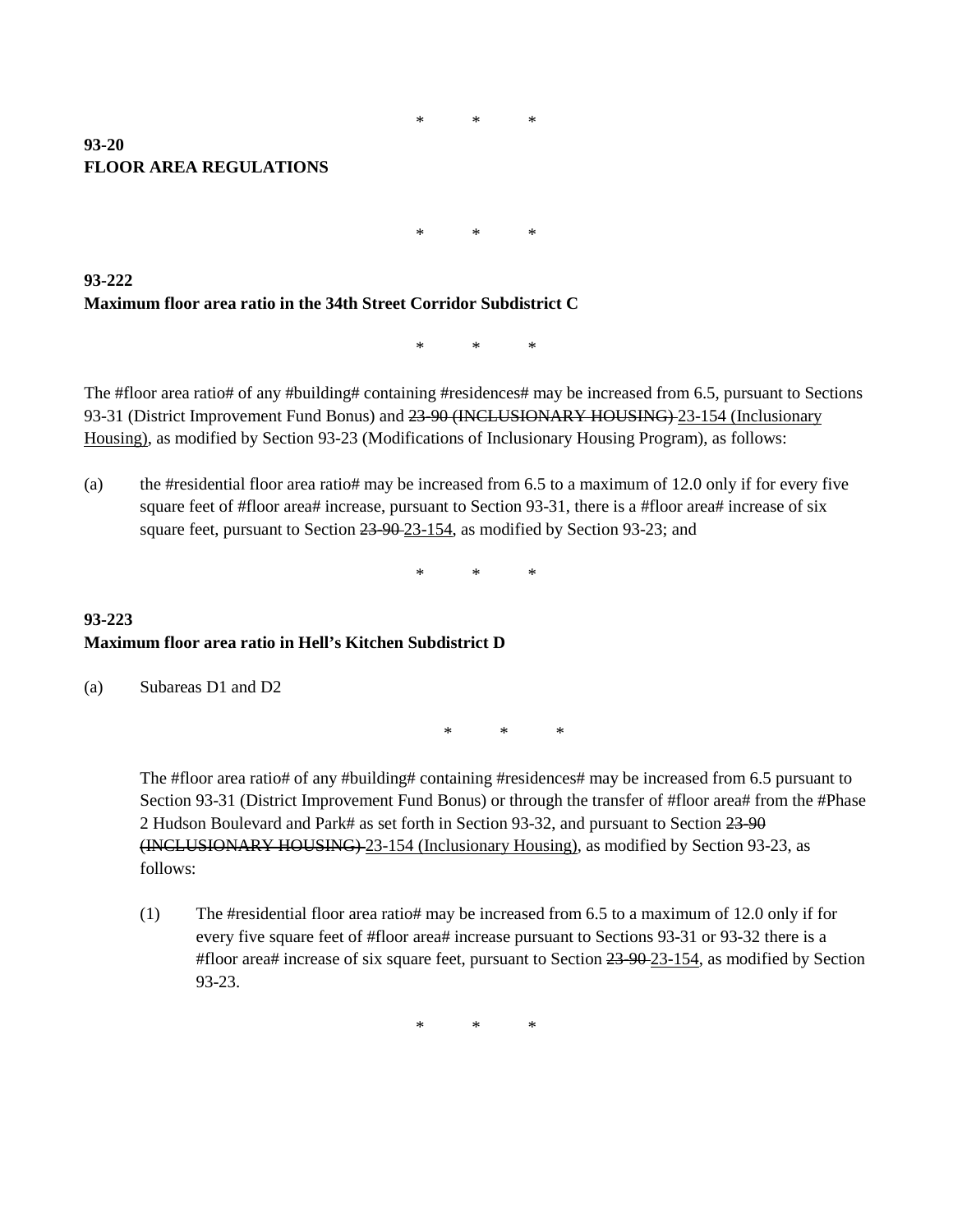# **93-23 Modifications of Inclusionary Housing Program**

Subdistrict C (34th Street Corridor) and Subareas D1 and D2 of Subdistrict D (Hell's Kitchen) of the #Special Hudson Yards District# and Area P2 of the #Special Garment Center District#, shall be #Inclusionary Housing designated areas#, pursuant to Section 12-10 (DEFINITIONS) for the purpose of making the Inclusionary Housing Program regulations of Section 23-154 (Inclusionary Housing), and Section 23-90 (INCLUSIONARY HOUSING), inclusive, applicable as modified within the Special Districts. The underlying provisions of Sections 23-154 and 23-90 shall only be applicable in Subdistrict F as modified by Section 93-233 (Floor area increase for affordable housing in Subdistrict F).

\* \* \*

### **93-232 Floor area increase in Subdistricts B, C, D and E, and Preservation Area P2**

Within Subdistricts B, C, D and E, and Preservation Area P2, the provisions of <del>Section 23-952 (Floor area</del> compensation in Inclusionary Housing designated areas) Section 23-154 (Inclusionary Housing) shall not apply. In lieu thereof, the #floor area# compensation provisions of this Section shall apply. In accordance with the provisions set forth in Section 93-22 (Floor Area Regulations in Subdistricts B, C, D, E and F) or 121-31 (Maximum Permitted Floor Area), the maximum permitted #residential floor area ratio# on a #zoning lot# with #developments# or #enlargements# that provide #affordable housing# pursuant to the Inclusionary Housing Program may be increased, as follows:

\* \* \*

# **93-233 Floor area increase for affordable housing in Subdistrict F**

\* \* \*

- (b) such #building# shall comply with the provisions of:
	- (1) Section 23-954 23-955 (Additional requirements for compensated developments), paragraphs (b) and (c);

\* \* \*

## **93-30 SPECIAL FLOOR AREA REGULATIONS**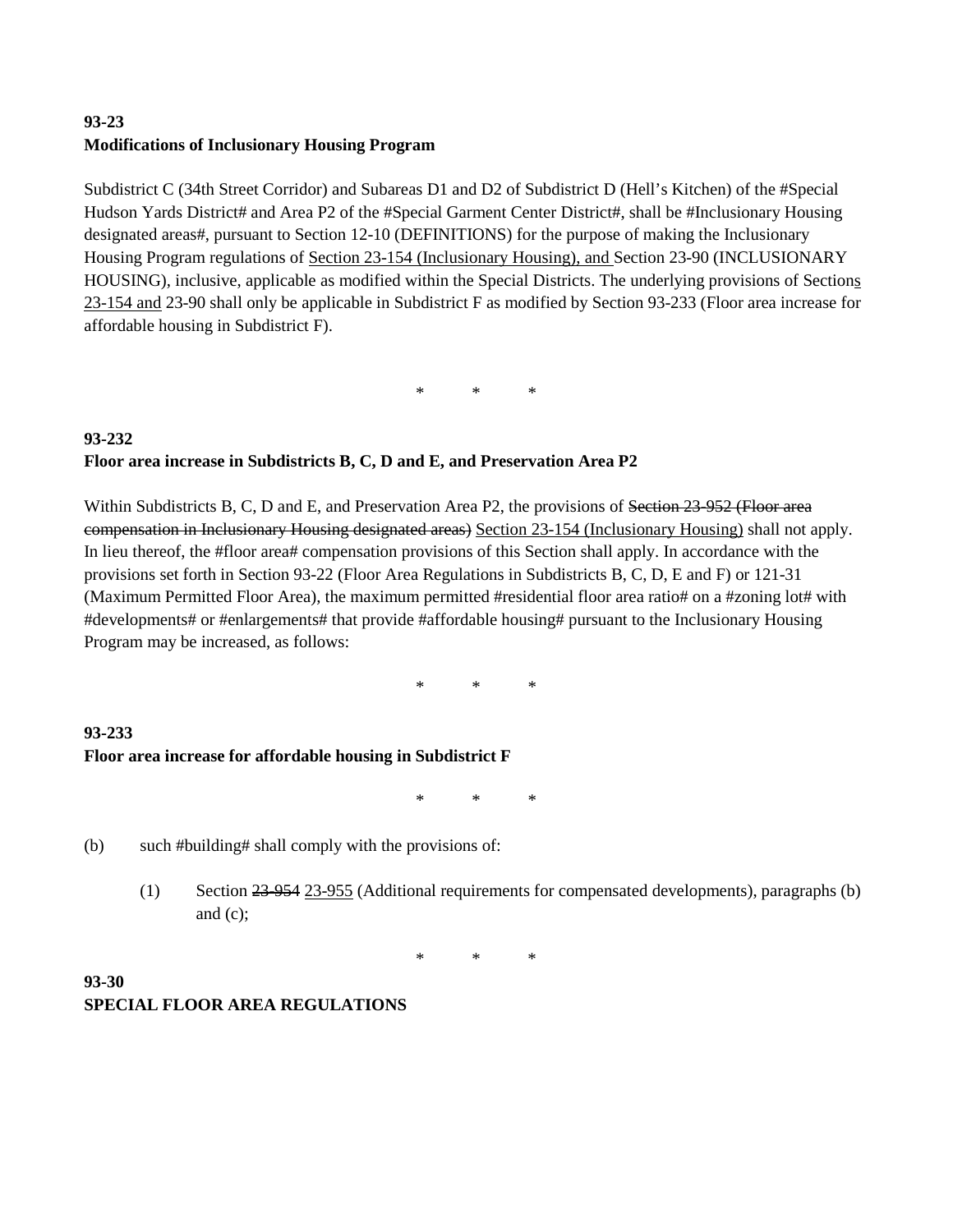# **93-31 District Improvement Fund Bonus**

\* \* \*

- (a) a letter from the applicant for such permit dated no earlier than 30 days prior to issuance thereof, stating whether as of such date the applicant anticipates filing an application to increase the applicable basic maximum #floor area ratio# pursuant to the provisions of this Section and/or Section 23-90-23-154, as modified by Section 93-23; or
- (b) an application for a bonus from such applicant to increase the applicable basic maximum #floor area ratio# pursuant to the provisions of this Section and/or Section 23-90-23-154, as modified by Section 93-23.

\* \* \*

# **93-32 Floor Area Regulations in the Phase 2 Hudson Boulevard and Park**

\* \* \*

(a) Transfer of floor area by certification

\* \* \*

Where, as a result of the transfer of #floor area# pursuant to this paragraph, (a), the amount of #floor area# on a receiving site is less than the maximum allowable as specified for the applicable subarea in Row B in the table in Section 93-21 and Row C in the table in Section 93-22, any additional #floor area#, up to the maximum #floor area ratio# permitted on the receiving site as specified in such rows, may be achieved only through contributions to the #Hudson Yards District Improvement Fund# pursuant to Section 93-31 (District Improvement Fund Bonus), an increase in #floor area# pursuant to paragraph (b) of this Section or Section 93-33 (Special Regulations for Residual Portions of Zoning Lots Partially Within the Phase 2 Hudson Boulevard and Park), or the Inclusionary Housing Program pursuant to Section 23-90-23-154, as modified by Section 93-23.

\* \* \*

# **93-50 SPECIAL HEIGHT AND SETBACK REGULATIONS**